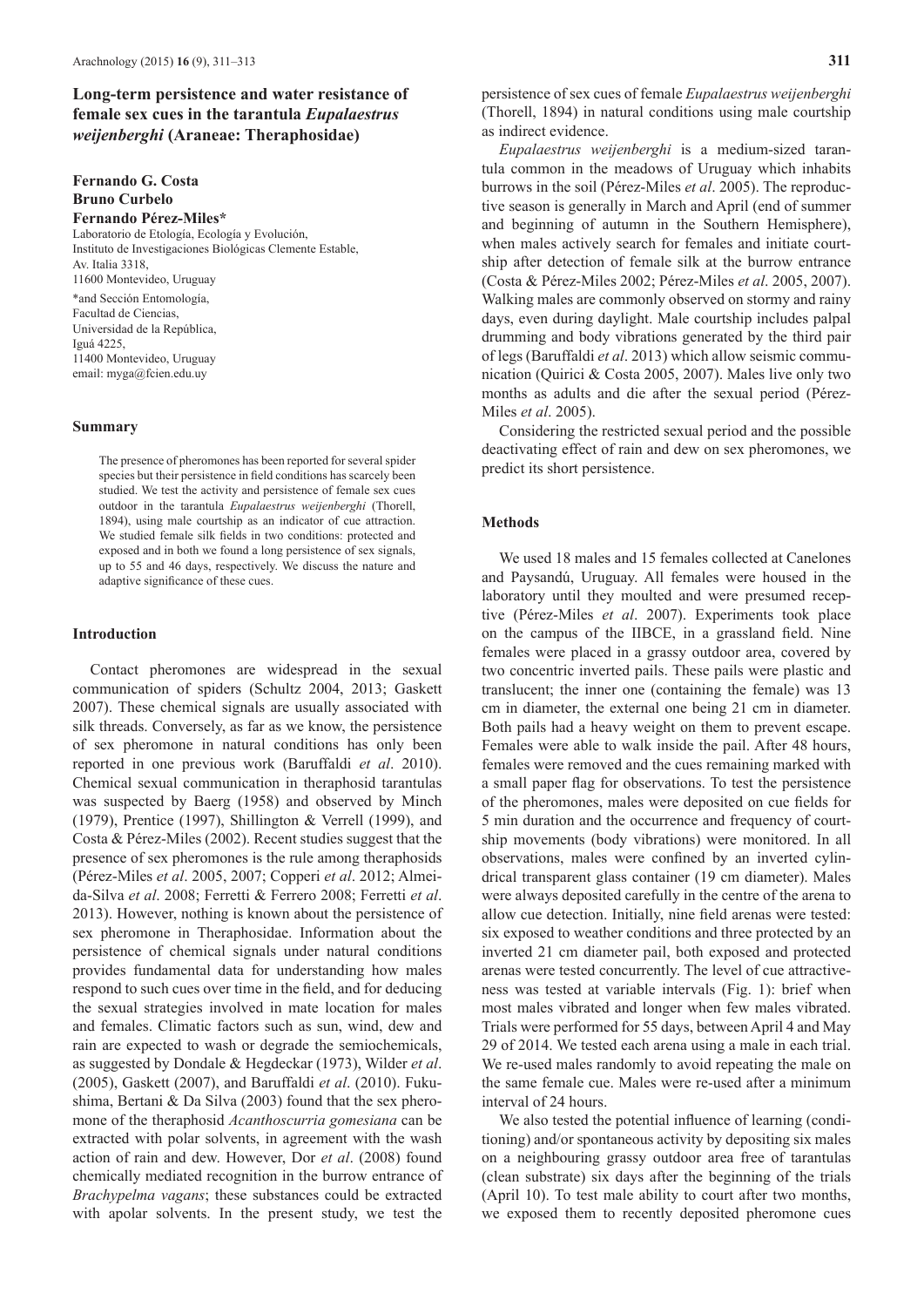Rainfall (mm)  $\epsilon$ Nº Body vibrations (exposed) Nº Body vibrations (protected) Changes of the sexual responses of males confrom<br>
Changes of the sexual responses of males confrom<br>  $\begin{bmatrix}\n\cdot & \cdot & \cdot & \cdot \\
\cdot & \cdot & \cdot & \cdot \\
\cdot & \cdot & \cdot & \cdot \\
\cdot & \cdot & \cdot & \cdot \\
\cdot & \cdot & \cdot & \cdot \\
\cdot & \cdot & \cdot & \cdot \\
\cdot & \cdot & \cdot & \cdot \\
\cdot & \cdot & \cdot & \cdot \\
\cdot & \cdot & \cdot & \cdot \\
\cdot & \cdot$ Logarithmic (Nº Body vibrations, exposed) Logarithmic (№ Body vibrations, protected)  $\overline{\phantom{a}}$  $1<sup>o</sup>$  $1,0$ ٥,٠  $0,2,0,3$  $0,2$  $0.1$ Щ ĕ  $\overline{25}$ 35  $45$  $30$ 50  $20$ 40 Days

Fig. 1: Changes of the sexual responses of males confronted to exposed and protected female cues during a 55 day period. Rainfall is represented by grey bars (cumulative water during a day, in millimetres).

in the field and in the laboratory. In the field, six females left the cues during 48 hours (May 7–8), and males were tested immediately after female removal and four days after. Finally, in the laboratory, 15 males were placed in a terrarium (50  $\times$  14 cm base with an 8 cm soil layer) with a female in her burrow and male courtship was observed; we used five females exposed to three males each. Comparisons were done using the  $\chi^2$  test and the Fisher exact probability test for two independent samples. Means were compared with the unpaired Student t-test.

## **Results**

Initially, four or five males on exposed arenas and three in protected ones performed body vibration (Fig. 1). Occurrence and frequency of body vibration decreased along an extended period: up to 46 days in exposed cues and 55 days in protected cues. After the rain, the attraction of exposed and protected cues persisted and even seemed to increased: for example, cues 26 days old did not elicit any male response but the next day after the rain we observed male body vibrations in one of six males in exposed cues and three males on protected ones (Fig 1).

When we compared the cumulative occurrences of male body vibration in exposed cues with protected ones (16 occurrences in 66 exposed and 20 in 33 protected, corresponding to 11 observations during 49 days), we found significantly higher frequencies in protected cues than in exposed ones ( $\chi^2 = 16.57$ , P = 0.0001). Also, male body vibration frequency was higher in protected cues (mean  $3.72 \pm 2.82$  SD) than exposed cues (mean  $2.03 \pm 1.07$  SD), but we found no significant differences ( $t = 1.59$ ,  $P = 0.13$ , using log-transformed data).

None of the six males performed body vibration on clean ground six days at the beginning of the observations. Males performed body vibration on fields where a second series of females were used for cue donation and then removed (reloaded cues). Three of six males performed body vibration immediately after female removal, and four of six after four days. An additional test to confirm the good condition of males was performed at the end of the observation period. Eight of 15 males performed body vibration in terraria inhabited by females at their burrows (fresh cues). Body vibration occurrence of these males was compared with courtship performed on old cues five days before (when only one vibrated in nine trials on exposed cues). Significant differences were found in the Fisher test ( $P = 0.048$ ).

## **Discussion**

The most remarkable finding was the long-term persistence of female cues, eliciting male courtship up to at least 46 days in exposed cues and 55 in protected ones. This persistence is unexpectedly high, considering the persistence of pheromone of *Schizocosa malitiosa* outdoor is about a week (Baruffaldi *et al*. 2010); this is the only previous report we found of pheromone persistence in spiders.

Male courtship responses declined slowly over time, and could reflect two non-exclusive factors. First, the attractiveness of female cues may have declined over time and second, male body condition may have declined with age, considering they live for a short period as adults. This second factor seems not to be the main reason for the declining male response, considering that old males continued responding to recently released female cues. The attractiveness decreasing of female cues could be explained by the declination of a sex-contact water-resistant pheromone. This water resistance agrees, and seems to be adaptive with, the fact that males intensively search for females during stormy and rainy days (Pérez-Miles *et al*. 2005). Conversely, the only pheromone reported for a theraphosid is a polar substance soluble in acetonitrile (Fukushima, Bertani & Da Silva 2003). As males did not vibrate on clean fields, the occurrence of associative learning (conditioning)